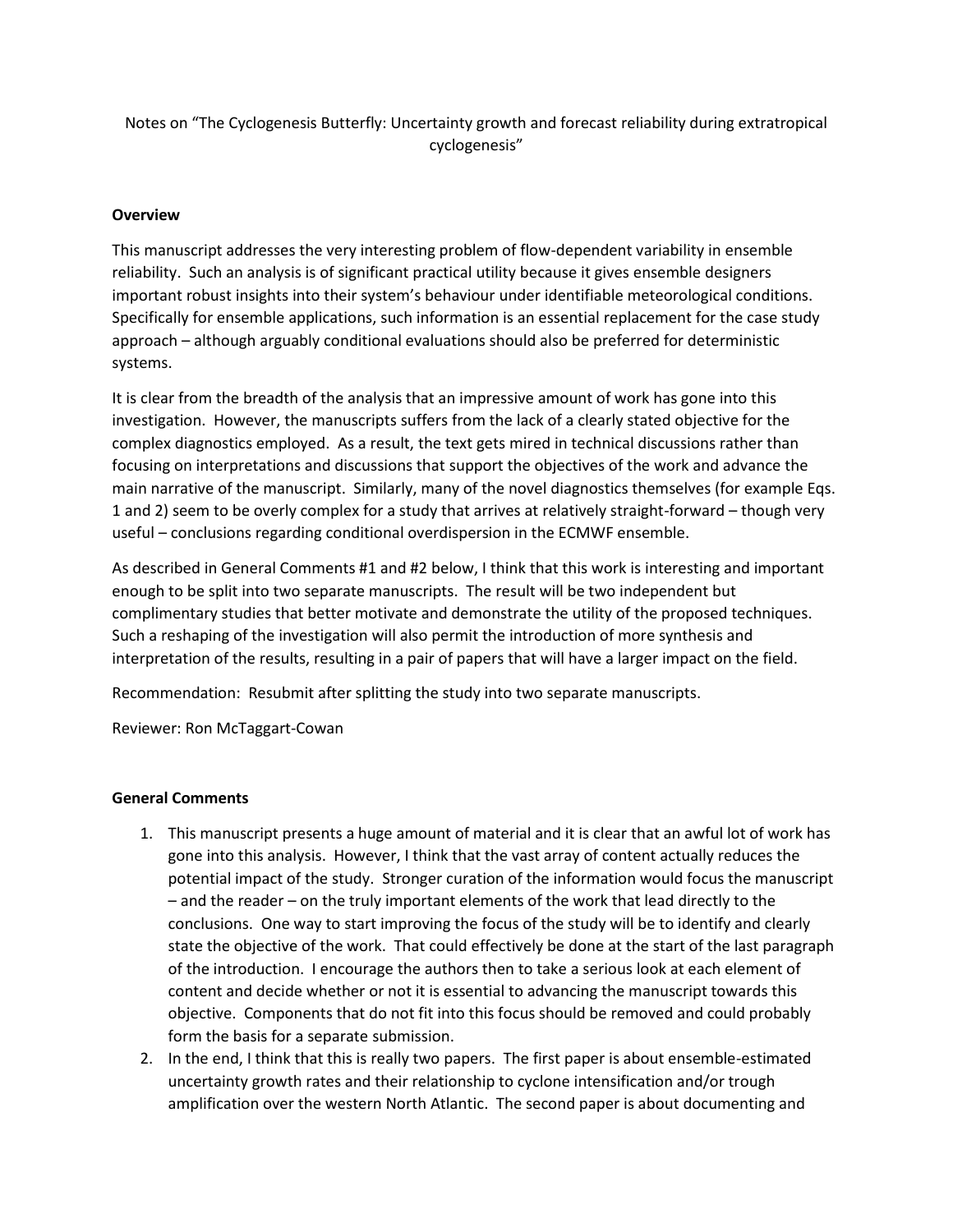identifying the source of overdispersion in the ECMWF ensemble in the North Atlantic storm track. Although the second is clearly motivated by the first, these topics are separate enough that they would not even need to be a two-part submission: they could be treated entirely separately. Having two separate papers would allow for an expansion of discussions and dynamical interpretations, in addition to the introduction of important material into the main text that is currently relegated to the multiple appendices. I really think that the prodigious amount of effort that clearly went into this analysis would be much better served by two independent submissions.

- 3. [This comment is only directly relevant if the current submission is not split into two separate manuscripts.] Organizing the paper into 11 sections is highly unusual. Although I appreciate the use of sections and subsections as important tools for organizing content, I think that in this case there are so many sections that readers will lose the "big picture" of the manuscript's organization. To a certain extent, the excessive number of sections appears to be a symptom of a stream-of-consciousness design. Rather than presenting the work in the order that it was executed, consider reorganizing it into larger logical chunks for the reader. For example, the extremely short Data section (2) should be augmented to include the methods currently described in sections 4 and 6, and part of section 8. It seems like sections 3, 5 and 10 would be more logically grouped as a single (case study) section with appropriate subsections. Sections 7, 8 and 9 should also be considered subsections of a "full-season" analysis section. The result would be a 5-section paper: (1) introduction, (2) data and methods, (3) case studies and sensitivity tests, (4) full-season analysis and model intercomparison and (5) conclusions. I believe that such a reorganization would really help to increase the potential impact of this study on the field.
- 4. The two case studies appear to yield similar results. If the current document is to be revised as a single submission, one of the two case studies could be relegated to supplemental material. The main text could then claim demonstrable robustness with reference to the results shown in the supplement. If the material will be split into two independent studies (General Comment #2), then the two case studies could be retained in the first paper, along with augmented evaluation and interpretation.
- 5. I think that a study of finite perturbation growth rates that cites the "butterfly effect" should mention Durran and Gingrich (2014), although I understand that the perturbation scales discussed here are much larger than the near-truncation scales found to be "unimportant" in the 2014 study (indeed, you mention this in your 2018 BAMS article). Perhaps this suggests that the "cyclogenesis butterfly" is a bit of a misnomer and (although catchy) might introduce some confusion: these are **very** big butterflies.
- 6. Based on the time periods discussed in the case studies, I think that "rapid cyclone deepening" would be a better description of the uncertainty precursor than "cyclogenesis". Both cyclones form 1-2 days before the period of interest, but intensify rapidly over the Gulf Stream. I think that the distinction is important particularly in this region, where secondary cyclogenesis (i.e. the formation of a cyclonic circulation where none existed previously) is common and could easily be misunderstood to be the "butterfly". Clarifying the focus on rapid deepening of preexisting cyclones (if I am right about that) further emphasizes the fact that this study is looking at synoptic-scale uncertainty seeds, rather than the potentially mesoscale cyclone development precursors.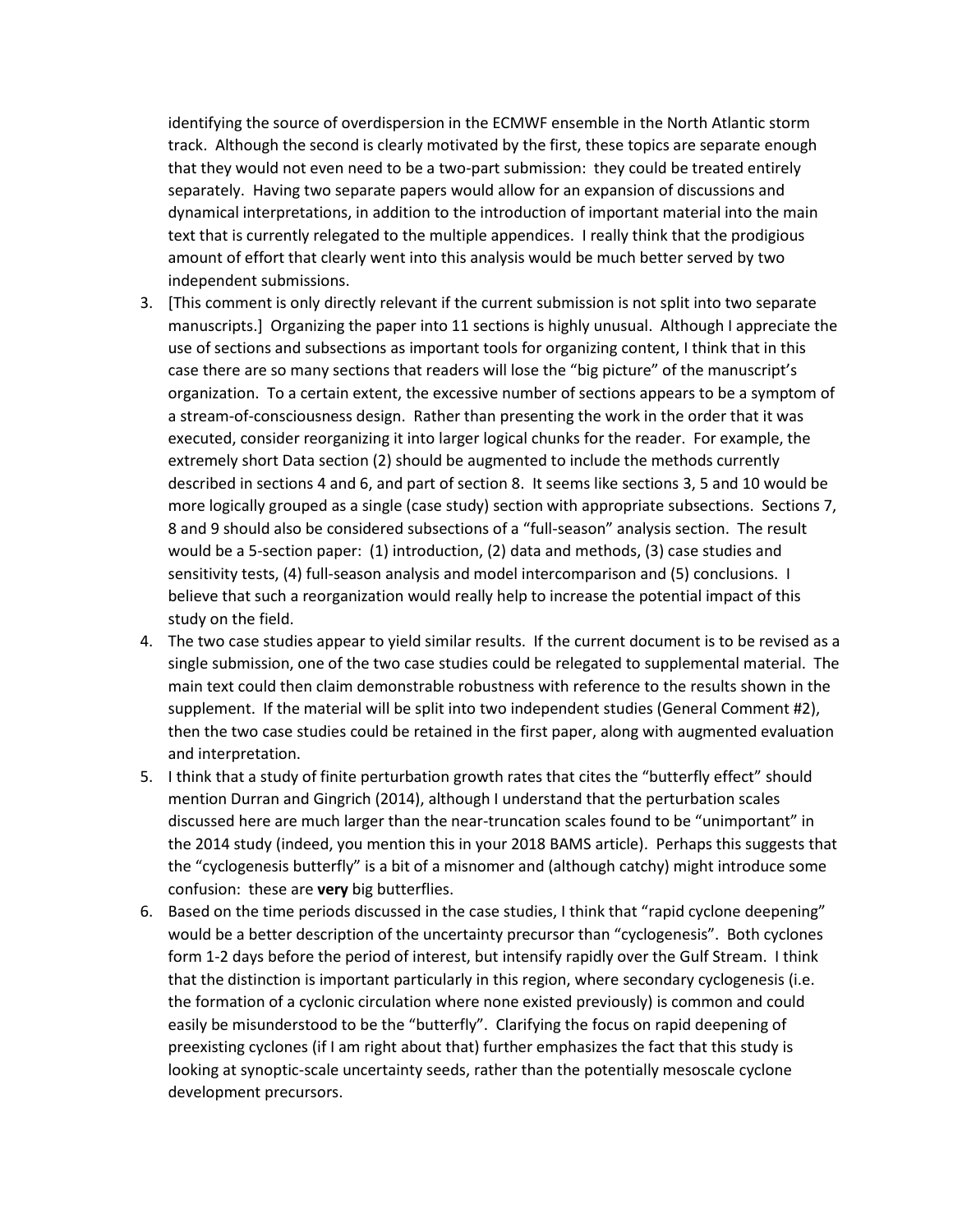- 7. Although the breakdown of the Lagrangian growth rate into "non-conservative" and "advective" components (Eq. 1) is interesting, it does not seem to have any impact on this work. The analysis appears to proceed to look at only the Lagrangian growth rate itself, i.e. the l. h. s. of Eq. 1 rather than the forcing terms. If this is true, then the focus of the manuscript can be tightened by removing Eq. 1 and associated discussions, including most of appendix B (the remainder should be included in the augmented "Data and Methods" section, particularly if Z250 is adopted throughout as recommended in General Comment #13).
- 8. The study references animations periodically. This means that readers will need to interrupt their progress to look at animations available in supplemental material. As far as I can tell, most of the relevant information could be presented as additional panels in the existing figures. For example, Figs. 2 and 3 are both single panel, but could be augmented to show other lead times to avoid the need for references to separate animations in the text.
- 9. Differences in the ensemble perturbation techniques between the different modelling systems investigated here seem potentially important, particularly given the short lead time. The use of SV perturbations in ECMWF ENS distinguishes it from most other systems in the TIGGE database, other than perhaps JMA. A discussion of these differences (or at least their itemization in an introductory table) would be very useful.
- 10. This study looks at uncertainty (ensemble spread) growth rates from the perspective of synoptic cyclone dynamics. To make a convincing connection between the uncertainty growth and cyclone development it would be very useful to compare the former to something like the moist baroclinic growth rate (e.g. Booth et al. 2015; ASL). A high degree of correlation between the two would be good evidence of the importance of rapid cyclone deepening to spread growth in the ensemble. Even something relatively simple like comparing the time series of area-averaged (over the Gulf Stream region) ensemble growth rates and moist baroclinic growth rates (with rapid deepening events identified) would provide a really nice dynamically based assessment of the importance of cyclone development to uncertainty.
- 11. The maximum uncertainty growth region in Fig. 2 is upshear of the trough axis, where vorticity advection is negative aloft. Why is this? In both cases (Figs. 2 and 3) the cyclone is located between the dipole in growth rates, not at all within the peak growth rate south of the trough. This is not "ahead of the base of the upper-level trough" or "preceeding cyclogenesis" (line 142). I understand that some amount of spatial smearing arises from the use of 12-h differences to compute the growth rates, but the cyclones do not even appear to move through the maximum growth rate region. So then would it be more accurate to link large spread growth rates to amplifying upper-level troughs rather than cyclones per se? For example, perhaps uncertainties in the strength of the jet streak on the upshear flank of the trough (associated with its meridional extension) are more important than the lower-level cyclone itself.
- 12. The bulk of discussions around the spread-error relationship appear to focus on the Spread and Residual terms of Eq. 2, leading to conclusions about overdispersion in the North Atlantic storm track. Is there no simpler way to arrive at the important conclusions of the study without going through this rather complicated derivation and analysis? The interesting flow-dependent aspect of the spread-error relationship is achieved through independent stratification (currently via cluster analysis), so I think the only thing that might be lost would be the conditional bias shown in Fig. 10i. However, this bias could be evaluated directly and shown to contribute significantly to the increased RMSE in the "counterpart" cluster without resorting to Eq. 2. The apparent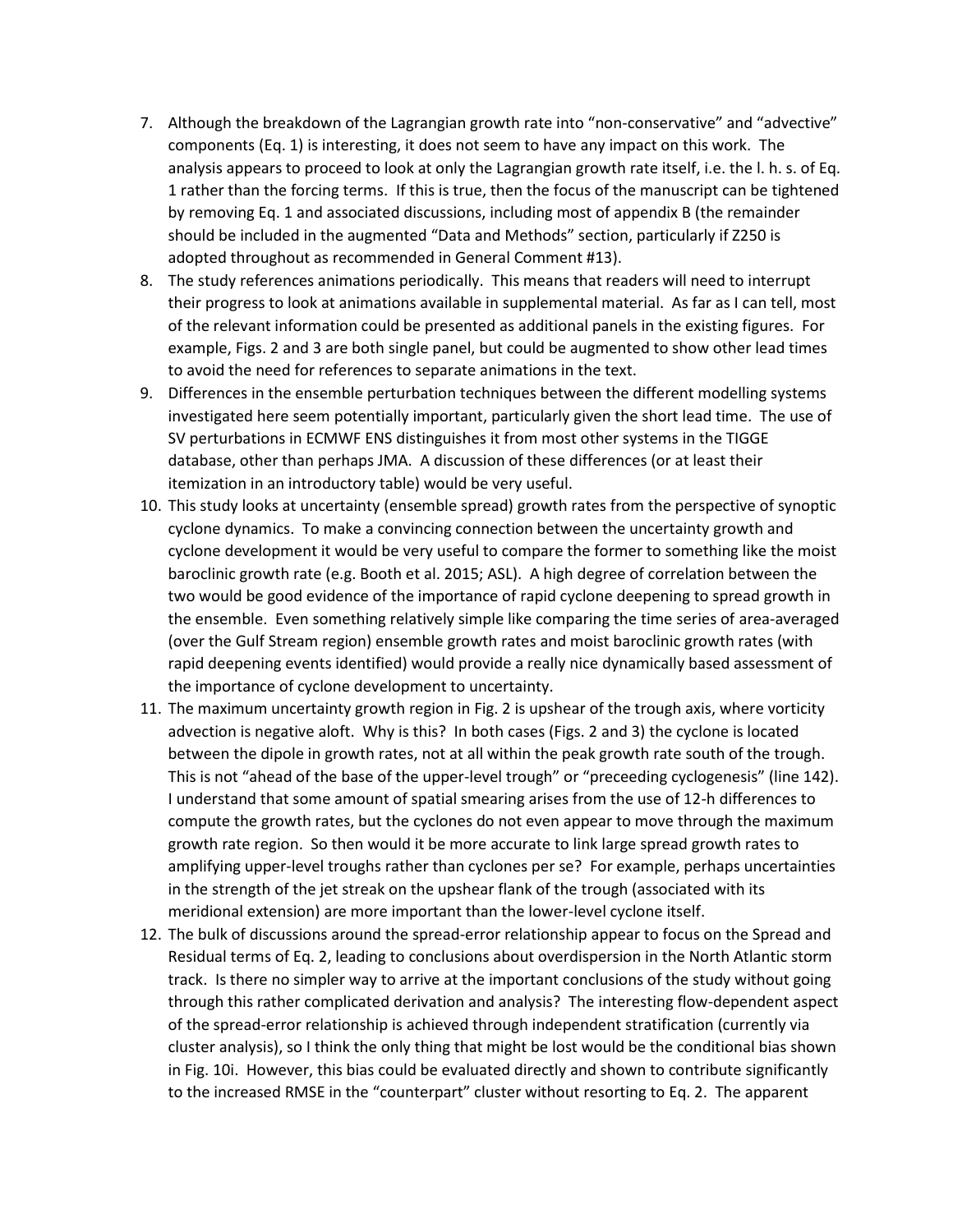ambiguity of the Residual term makes the discussions surrounding Eq. 2 quite difficult to follow and appears to make it difficult to make definitive statements about sources of problems within the ensemble. If the important message to be delivered by this work relates to the flowdependent overdispersion in the ensemble, then a simpler analysis (perhaps including regional and/or flow-stratified spread-reliability diagrams) might be a more effective vehicle. However, if the current investigation is just a showcase for the analytic technique itself then (a) that should be clarified and (b) the advantages of this technique over a simpler analysis should be emphasized.

- 13. The lack of PV in the TIGGE database requires the use of Z250, which appears to produce similar results (Figs. 2-5). Although I can completely understand the appeal of starting with PV in this discussion, I think that for pragmatic reasons the entire study should focus on Z250. In the Data and Methods section the rationale for this can be very clearly explained. This would only really affect current sections 4 and 5. The PV 315 diagnostics in (current) section 10 could still be used because they are separate from the growth rate discussion.
- 14. Why was the clustering approach (current section 8) preferred over a much simpler cyclone identification approach? It seems as though clusters 2 and 3 for both domains are lumped into the "non-cyclogenesis" category when the results from the two domains were aggregated. As such, this seems like a very complicated way to identify dates with cyclones in the western North Atlantic.
- 15. I am not sure grammatically why "growth-rate" is hyphenated throughout. This does not seem to be a common construction.
- 16. I do not believe that forecast "lead-time" is usually hyphenated. More generally, there appears to be over-hyphenation throughout the text. Please limit the use of hyphens and ensure that they are represented using hyphen characters rather than the current em-dashes.
- 17. Please confirm that date/time formatting conforms with WCD standards.

## **Specific Comments**

- 18. [L45] Distinguish between the true unstable modes of the flow and the computed singular vectors (optimal tangent linear growth with limited moist physics). The note about the "linear regime" points in this direction, but it would be useful to make this distinction right off the bat.
- 19. [L48] It would be useful to itemize some of these approximations here because the difference between ensemble spread growth and error growth rate is fundamental to this study.
- 20. [L52-54] The punctuation of this sentence makes it difficult to follow: consider rewording.
- 21. [L54] Remove hyphen from "ensemble-mean".
- 22. [L55-56] Replace "Jetstream" with "jet stream", "wave-guide" with "waveguide", and "downstream" with "downstream".
- 23. [L57-72] This "outline" paragraph is overly long and complex because it strays into "abstract" territory by summarizing results. Consider shortening this paragraph by restricting its content to section descriptions only.
- 24. [L58] Provide a reference for TIGGE if it is to be mentioned here. Also confirm that this acronym can be used without definition in WCD, or define it.
- 25. [L73] Suggest dropping the first two sentences of this section and including all dataset descriptions here so that the flow of the remainder of the text is not interrupted by them. As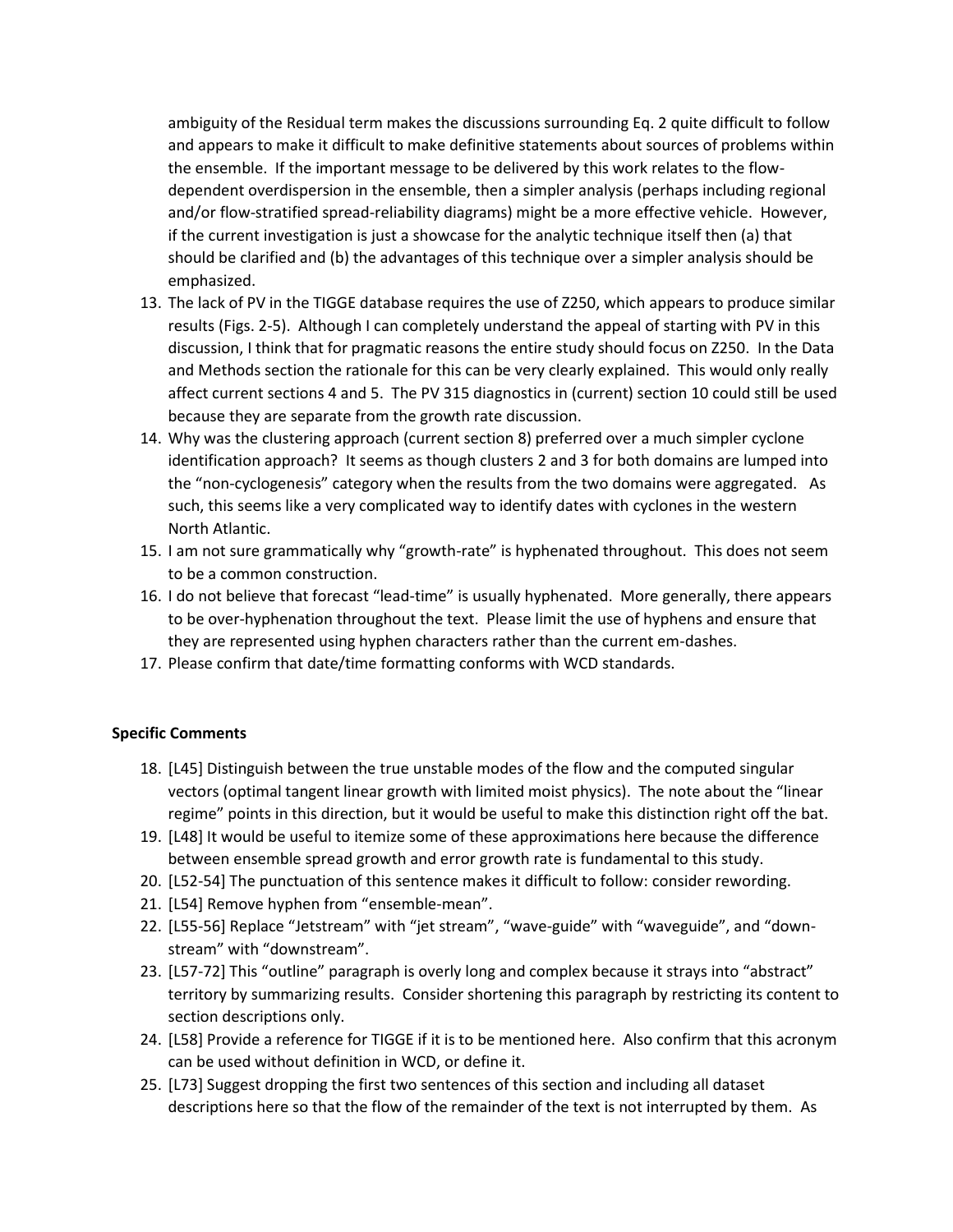noted in General Comment #1, this section should be rewritten to include information about the datasets and methods used throughout the study.

- 26. [L73] I believe that "re-analysis" is more usually "reanalysis", including in Hersbach et al. (2020).
- 27. [L75] The forecast range of the background does not seem to be identified here or in Appendix E. It seems to be 12 h (line 136), but that should be clarified here.
- 28. [L77] TIGGE stands for the "THORPEX Interactive Grand Global Ensemble".
- 29. [L80-83] This information would probably be better displayed as a table for easier reference in later sections.
- 30. [L84] Suggest, "These data are used …".
- 31. [Fig. 1] Are the trajectories that are used to identify the WCB region extending from -24h to +24h from the analysis valid time (i.e. these are the trajectory midpoints)? Suggest using the "red hatching" term consistently in the caption, rather than "shown in red".
- 32. [Fig. 1] Should the mks form of PVU be provided in the caption?
- 33. [L104-106] Are these the forecast experiments discussed in section 10? If so, then this is additional motivation to move that section up as a "case study" subsection.
- 34. [L108] Suggest "… uncertainty grow-rate estimate …" because the ensemble provides only an estimate of the true forecast uncertainty.
- 35. [L109] What does the "1-dimensional" restriction mean here? Would this be better identified as "scalar", or can multiple state variables be included in a 1D state vector? This is obviously important because it reappears elsewhere in the text.
- 36. [L114] The phrase "but with a different formulation" is too vague.
- 37. [L118-124] This is a very complex sentence mixes conservative and non-conservative forcings in Eq. 1. It would be more useful to split this sentence to describe the physical relevance of the terms on the r.h.s of Eq. 1 individually.
- 38. [L126] Should "Equation" be capitalized here? It wasn't in section 1. I do not think that the back-reference to section 1 is very useful here because the introduction did not go into much additional detail about the Liouville equation. A citation to relevant literature would be more useful here.
- 39. [L125-130] I think that this discussion is fine, but it does not seem to advance the main thread of the study. It could be dropped to reduce the length of the manuscript.
- 40. [L132-140] This information should be contained in the captions (most of it is) and/or left for supplemental material because it disrupts the flow of the main text.
- 41. [Fig. 2] What is the contour interval for the contours showing extreme values?
- 42. [Fig. 3] Should this read "Case 2"?
- 43. [L145] Is this a third case study being introduced? I think that discussion of the full-season perspective should be left for the subsequent section (in the reorganized paper).
- 44. [L145-150] These seem like "future work" suggestions that would be better left for the concluding discussion.
- 45. [L152-155] The 12-h forecasts from the TIGGE database are for ENS rather than EDA, is that correct? If so, then is it true that Figs. 4a and 5a look different from Figs. 2 and 3 not only because the field is different but also because the perturbations are different? If I understand the ECMWF system correctly, SV perturbations are not added within the EDA cycle, but are added before ENS initialization. In that case, Figs. 4a and 5a have an additional source of optimized growth. That seems to make the comparison interesting, although it is complicated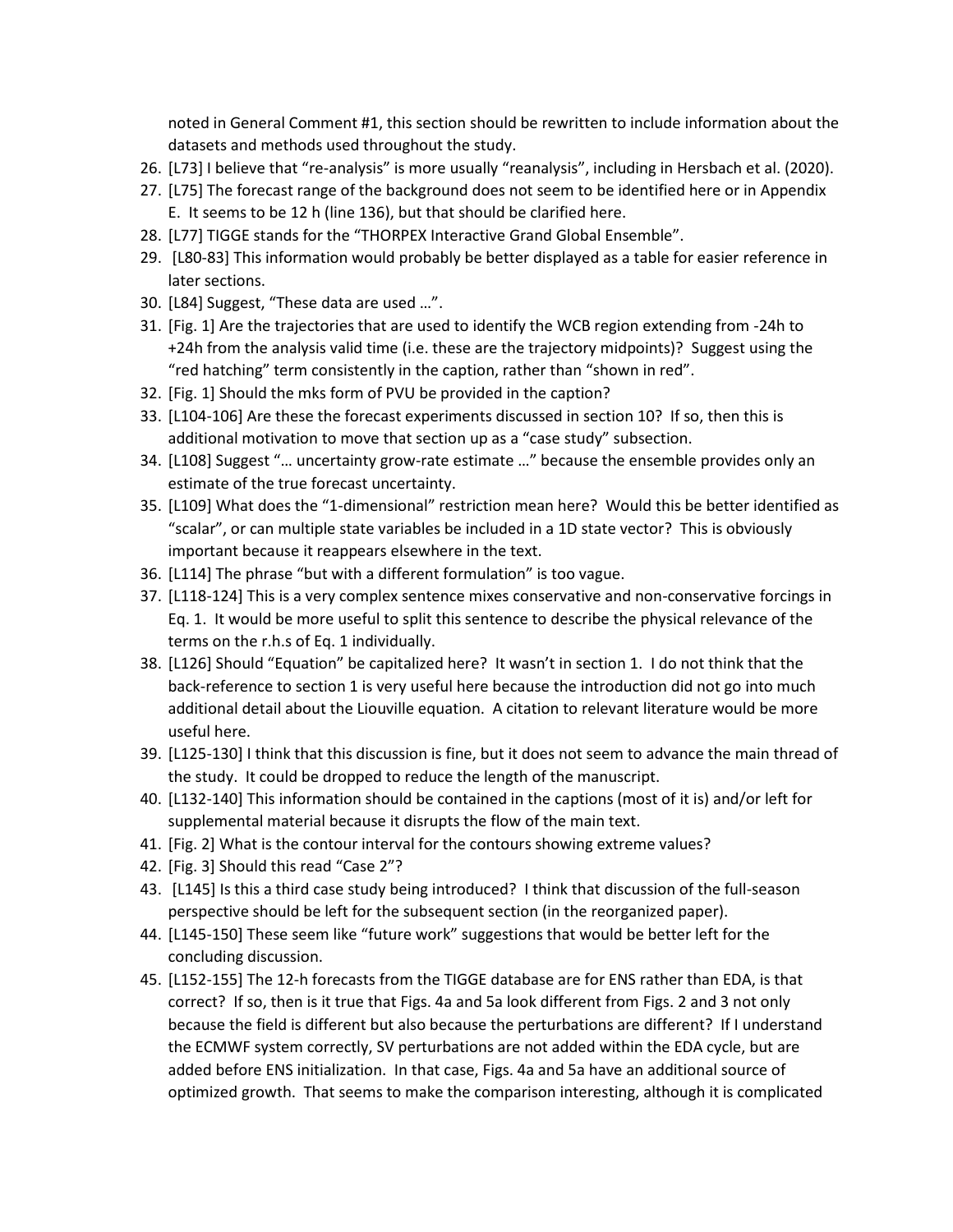by the change in diagnostic field. Would it not be surprising if the SV perturbations have little impact on growth rates in these cases? Perhaps the Z250 growth rates could be shown for Figs. 2 and 3 to make this comparison possible.

- 46. [L155-156] So are these case studies (particularly Fig. 4) not representative of the general behaviour of these models? If so, perhaps another case study should be chosen for this comparison.
- 47. [L172-174] The source of Eq. 2 (appendix C) should be cited at the beginning of this discussion.
- 48. [L181-182] I have a hard time understanding a lot of this discussion and how it relates to Fig. 6. It would be great to label the lines in Fig. 6 with the names of the terms in Eq. 2 that they relate to. The lines seem to be more directly related to the discussion in Appendix C, so perhaps Fig. 6 would be more appropriate in the appendix.
- 49. [L192] Does this "main additional term in the Residual" refer to Eq. C5? If so, it would be useful to cite that equation here.
- 50. [Fig. 7] The change in colour scale range for panels (n) and (o) make comparison of the plots on the bottom row difficult. With the current plotting scheme, it looks like the difference in residual is almost entirely explicable by the difference in spread, but that is not really the case (is it)? The contour intervals for values beyond the standard colour bars should be noted in the caption.
- 51. [L219-223] It is challenging to follow this discussion because of two forward-references to a description of the variance of forecast biases. It seems like that aspect of the discussion should be introduced before this text appears. In fact, it is not clear what discussion the forwardreferences here are actually describing (the section 9 discussion seems to take an understanding of the forecast bias variance's impact on the Residual for granted).
- 52. [L233] It was not obvious that this is a "key question", so hopefully a clear statement of the study's objective(s) in the introduction will help to make that link more direct.
- 53. [L233-235] Does this "either-or" statement arise from the form of the Residual term (Eq. C5)? If so, then it seems like it would be useful to put this equation in the main text, hopefully as part of a discussion on the meaning of "variance in forecast bias", which I think might be related to the "difficulties" proposed here (?).
- 54. [L242-243] This region is quite complex: why would three clusters necessarily "provide sufficient degrees of freedom"? The optimal number of clusters is difficult to determine, but usually dropoffs in quantities like the AIC or BIC serve as some sort of semi-quantifiable justification for the number of clusters.
- 55. [L256-258] This is the only discussion of the uncertainty growth rate in this section, and it does not seem to lead to any particular conclusion. Is there a good reason to include it here and in the Fig. 8 and 9 plots? (It does not seem to be discussed in the subsequent section either.)
- 56. [L294] The phrase "almost the entire over-spread" seems like a bit of an overstatement. It is probably more defensible in terms of variance, but could perhaps be softened to "much of the overdispersion" or similar.
- 57. [L297-301] I am afraid that I do not fully understand this discussion. How would the stratification of the groups (cyclone vs. non-cyclone) be done differently with multiple seasons or an independent assessment? Could this "regression to the mean" alternatively be considered a sampling bias?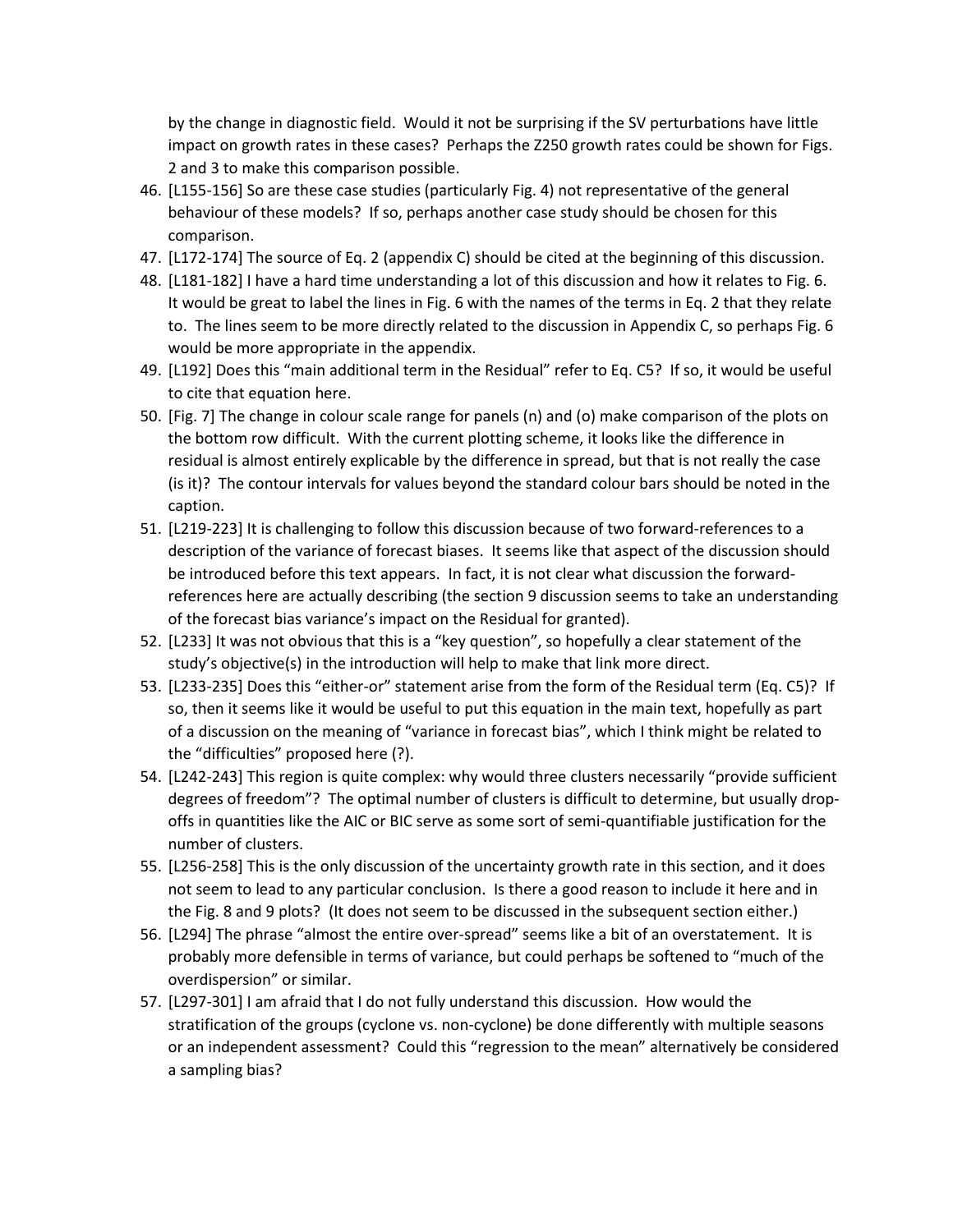- 58. [L302.5] Consider simplifying the section title to "Sensitivity experiments to quantify uncertainty sources".
- 59. [L315] I understand that resource constraints likely make additional tests difficult or impossible, but is it not conceivable that the ordering of MU and 4K is important? Systematic changes in the physics tendencies should be expected between 18 km and 4 km grid spacing (for example as more turbulent fluxes are represented by the dynamics), which will impact SPPT directly. This might mean that the impact of switching MU on and off at 4 km is different from what is observed in the 18 km configuration. I do not think that this is a big enough deal (or close enough to the focus of the paper) to justify additional simulations; however, you may want to put a bit more nuance in the wording of this statement.
- 60. [L318] Why not show results from the 1200 UTC 27 November 2019 initialization so that the day-2 forecast aligns with the panels shown in Figs. 1, 2 and 4?
- 61. [L326] Does the upshear maximum in the SV plot (Fig. 12b) really very well described as being in the "cold sector" of the cyclone? The cold sector is defined based on low-level airstreams but here the plot is showing spread differences in Z250. I think that this is much more related to the growth of perturbations in the jet streak on the upshear side of the trough, which is contributing to the "digging" of the trough / meridional amplification. Could the upper-level jet-front structure not an ideal place to have rapid SV growth (e.g. Hakim 2000; JAS)? By increasing vorticity at the base of the trough this feature will indirectly impact troposphere-deep cyclogenesis, but I think it is possible that the origins of the spread are more local. (The same is true for the second trough over the eastern North Atlantic that appears to be approximately equivalent barotropic.)
- 62. [L327-329] The spatial separation of the SV and MU contributions is beautiful. I think that it is very understandable based on the previous comment and the fact that model physics is largely inactive in upper-level jet-fronts, other than perhaps some turbulence. The MU is focusing on the regions where the physics is active (lower-level cyclone and WCB) while the SV is picking up dynamic growth along the jet streak on the waveguide. If you agree with this assessment, it could be a useful inference to add to the text.
- 63. [L328] Missing closing parenthesis for figure reference.
- 64. [L334-336] Discussion of total precipitation seems tangential to this study (also L344-345).
- 65. [L346-351] This is the first time that observation location is discussed. The Obs experiment seems largely unrelated to the other experiments and should be eliminated to focus the study on the "controllable" sources of spread quantified in the other experiments.
- 66. [L343] Suggest changing to "… appears to yield a better depiction of uncertainty than that generated by …".
- 67. [L343] Remove extra "km".
- 68. [L343] This seems like a really important statement because it suggests that the huge computational cost of a 4 km ensemble is not justifiable from this perspective.
- 69. [L374] Although they can likely be inferred, neither baroclinic nor convective instabilities were demonstrated in the analysis.
- 70. [L382] This conclusion does not seem as direct as it ought to be. Perhaps "could" should be replaced with "should"?
- 71. [L382-383] This seems like a fairly weak and somewhat confusing statement on which to end the manuscript. Moist singular vectors would be implemented in the TL/AD forms of the model, and